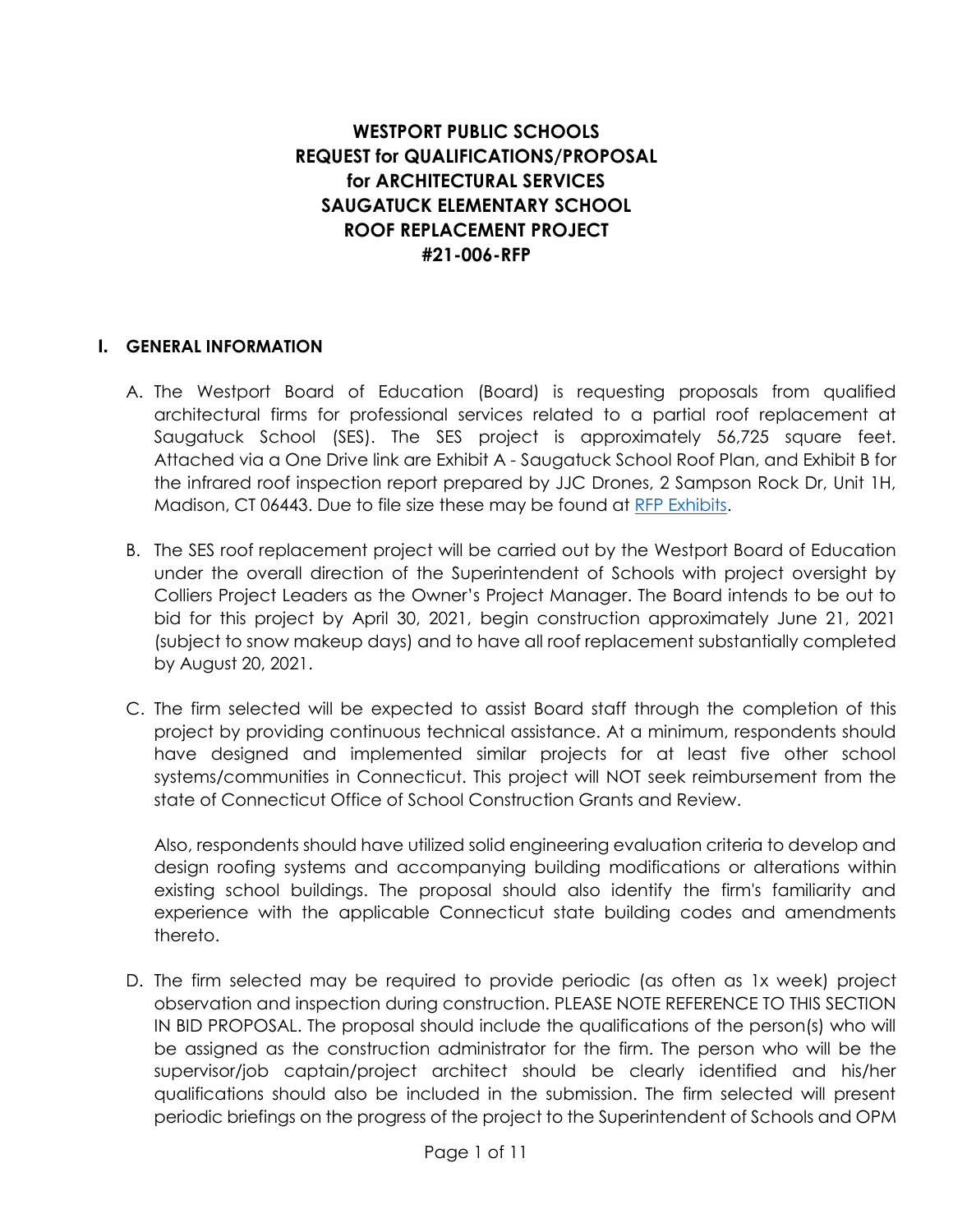on a weekly basis. The firm should clearly identify this cost in their proposal as a break-out price.

- E. Construction costs estimates for this project will be provided by the firm selected or a professional estimator retained by the firm selected. Firms responding to this request should have adequate size and be sufficiently staffed to perform this assignment, as described above. In addition to those services specified below, the firm selected will provide any additional professional services that may arise and are deemed necessary by the Board.
- F. The firm should arrange for hazardous material testing requirements to identify asbestos containing material (ACM) or polychlorinated biphenyl (PCB), though none are expected to be present. For purposes of the initial proposal, the firm shall perform a visual inspection of the roofs for suspected hazardous containing materials. Should test cuts, sampling of materials, etc. be required, this will be done so as additional services to be negotiated at that time. The initial inspection by the firm shall occur within 2-weeks of award. Each proposer shall submit qualifications for the hazardous materials consultant the intend to utilize.

#### **II. QUALIFICATIONS STATEMENT**

#### A. FORMAT AND CONTENTS

- 1. All responses to this request shall adhere to the requirements set forth herein.
- 2. In order to provide the requested service to the Board, the firm selected must be able to demonstrate it has the expertise, flexibility, and personnel available to successfully complete the projects.
- 3. The qualifications statement shall demonstrate the ability of the firm to rapidly respond to the needs of the Board. The Board will only contract with one principal firm. Should the personnel of any firm not possess the requisite skills, the respondent may engage a subconsultant for the skills needed. The proposal shall indicate this intention and include the background on any such subconsultant. The Board reserves the right of approval of all subconsultants.
- 4. The qualification statement format should contain a letter of interest, together with general information on the firm and all proposed sub consultants, an organization chart showing the assignments for this project, the experience of the firm(s) with a description of technical competence, and a resume of key personnel. The section containing the experience of the firm should address the firm's skills and experience in municipal school projects, including roof projects, and other experiences previously mentioned in this document, as well as a description of work currently under contract with the firm. Each respondent shall identify what it feels are the five most similar projects that it has successfully completed or is in the process of completing, and for each provide the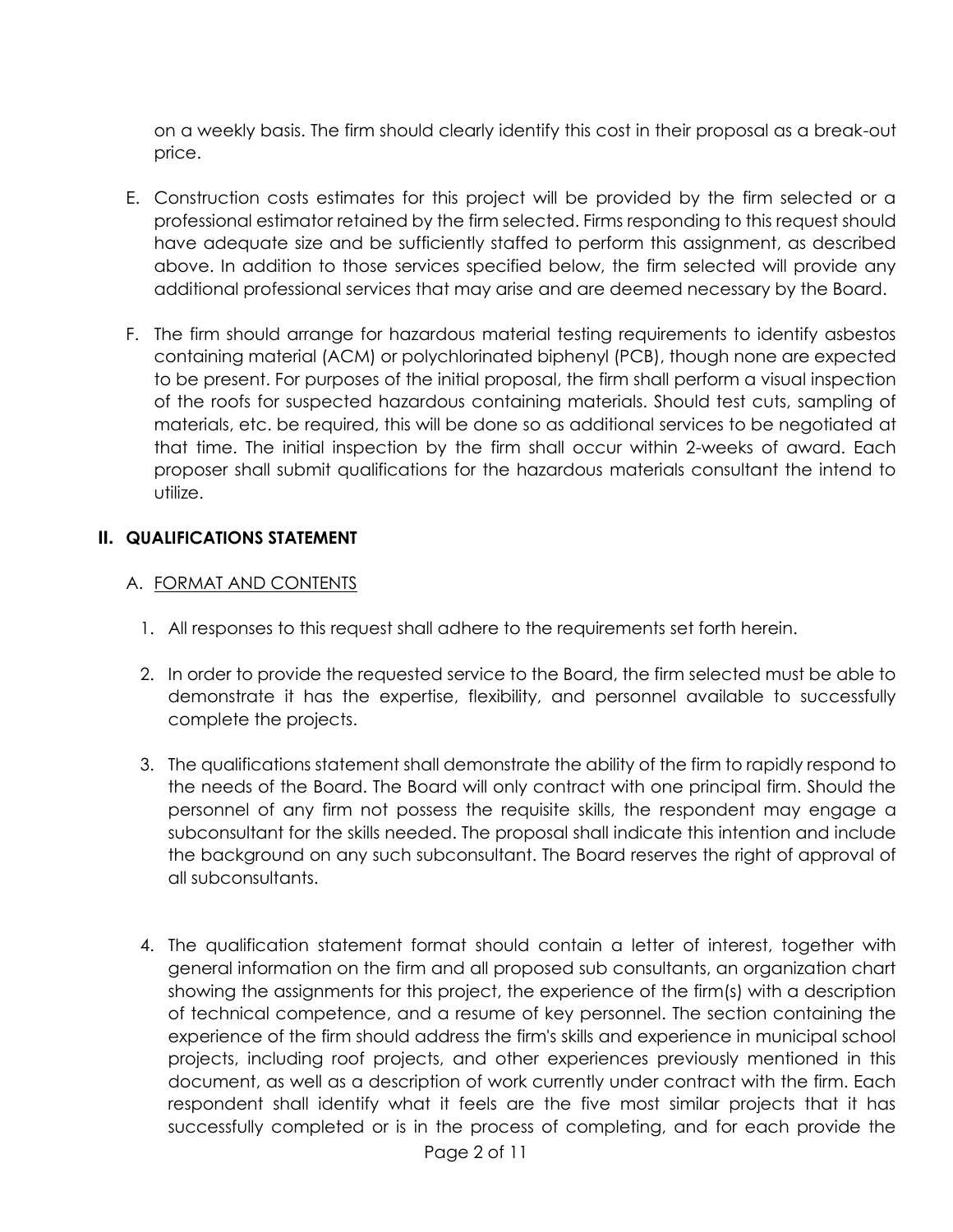following: the construction start date, the substantial completion date, the final completion date, the dollar amount of the pre-bid estimate, the actual bid amount, the final construction cost, the number of change orders, and the combined dollar value of all change orders.

- 5. The section of the qualification statement related to project management should list the personnel that will be in charge of these projects, what their specific roles will be, provide their resumes and a summary of similar experiences as it relates to that individual's assignment on this project. A description of how the respondent will deal with each element of the work described in this request and the firm's ability to meet time schedules should also be included.
- 6. A description of how the project will be scheduled should be provided, with the time required for each item on the schedule identified. This section should include a timeline for completion of each stage/step of the process and an indication of the delivery dates for each deliverable. The Superintendent will collaboratively determine the actual timing and sequence of events in consultation with Colliers. Assumptions with respect to the support that will be expected from the Board staff and gaining State approval shall be clearly identified.
- 7. The Board rating committee will rate each firm on the following areas: specialized design and technical competence; capacity and capability to perform the work within the time allotted; past record of performance with respect to such factors as control of cost, quality of work and cooperation with the client; and knowledge of Federal, State, and Town/Board procedures and requirements.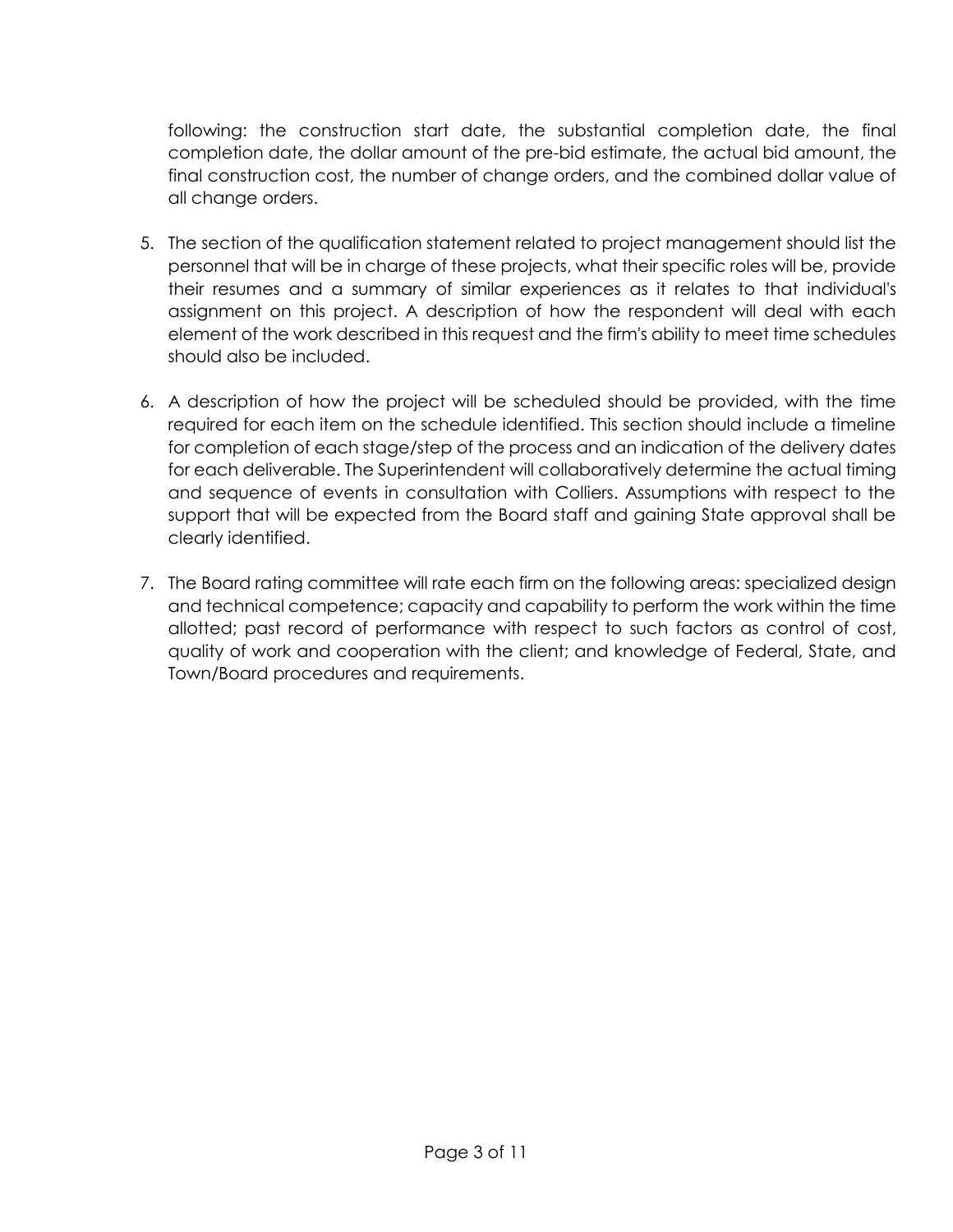#### **III. ANTICIPATED SCHEDULE (Subject To Change)**

- 
- Virtual tour of the projects (non-mandatory): February 23, 2021 at 9:00am [Westport Virtual Tour](https://colliers.zoom.us/j/3733814281?pwd=QldoYmI1WnFPZnRaVHU3NXJUWEtOZz09)

• Issuance of RFP: Example 2021 and the state of RFP:

Password: 454322

One tap mobile +16465588656,,3733814281# US (New York) +13017158592,,3733814281# US (Washington DC)

 RFP question due: February 26, 2021 by 4:00 p.m. • Addenda Issued: March 1, 2021 by 12:00 p.m. Proposals due: by March 4, 2021 no later than 11:00 a.m. Architect Interviews: March 5, 2021, 10 a.m. to noon, 30-minutes each. • Design Firm Selection (subject to BOE final approval): March 5, 2021 • Kick-off Meeting: etc. and the matrix of the March 8, 2021, 9 a.m. • 100% construction documents complete: April 9, 2021 • Code Review Sign Off: April 16, 2021 Bidding: April 30, 2021 Bids Due: May 14, 2021 Construction Start: June 21, 2021 • Substantial Completion: August 20, 2021 • Final Punchlist Items Complete:  $\overline{A}$  August 27, 2021 First Day of School: August 31, 2021 (est.)

### **IV. SCOPE OF SERVICES**

#### **A. PROGRAM DEVELOPMENT and GRANT APPLICATION**

- 1. The selected Firm shall gather all pertinent information relative to both projects with the intent of developing a clear understanding of the needs. Additional information will be gathered from interviews with facilities personnel as well as from a detailed walk through and thorough review of the entire area where roof replacement is needed, plus the adjacent roof, grounds, parking and athletic field areas, if required. The firm shall verify actual roof areas and field conditions necessary to successfully design the project.
- 2. As noted prior, the firm shall perform a visual inspection of the roofs to identify suspect material. Should the hazardous materials consultant find suspect material, the firm shall notify the Superintendent and Colliers immediately to discuss next course of action. Services required beyond the initial visual inspection and report are considered additional services.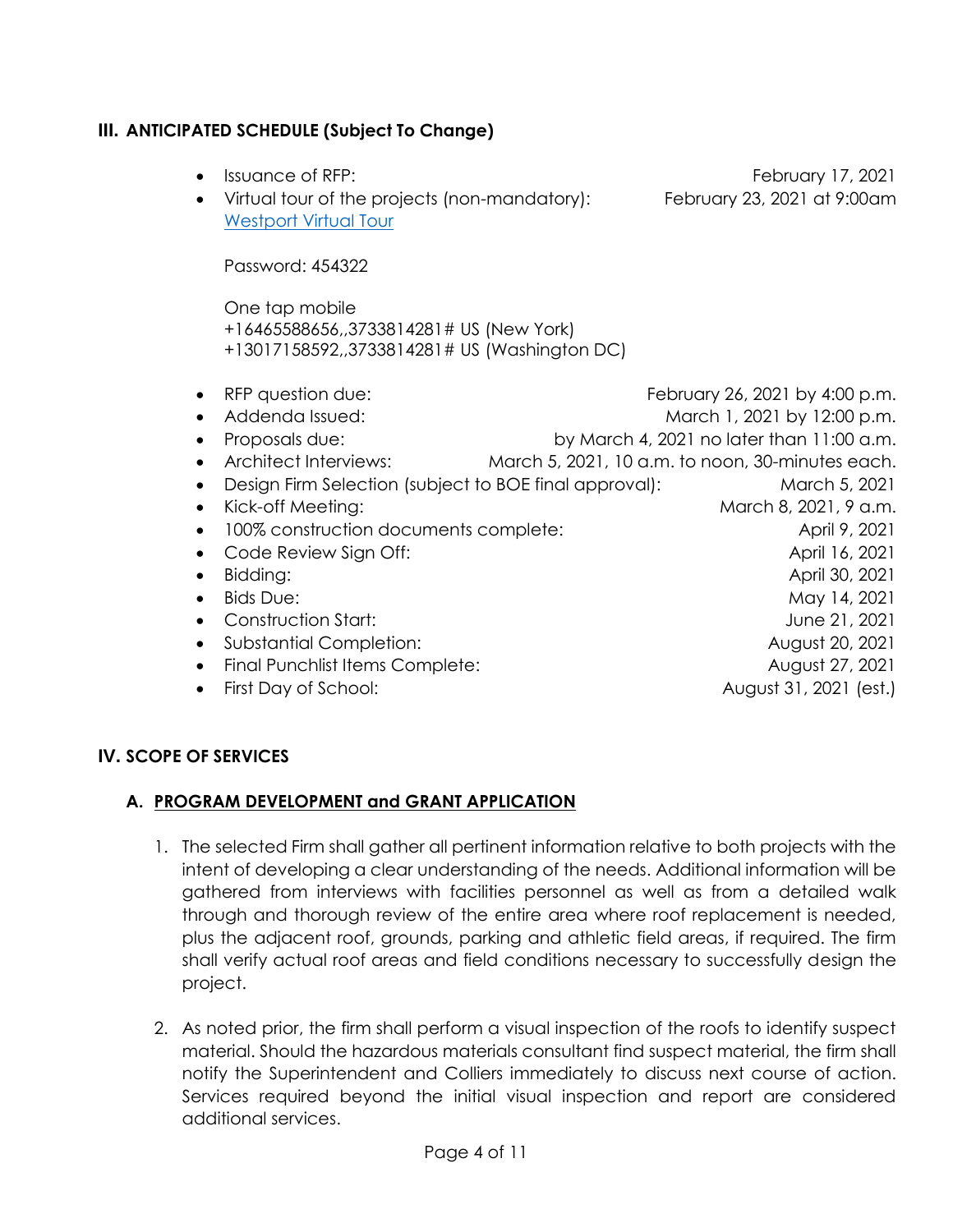- 3. Subsequent to the information gathering, the selected firm will develop and present roof replacement product and warranty options (program) to satisfy the needs within any financial constraints identified. These program scenarios will include scope identification, cost estimates, schedule information, simple plans, and back up information as needed. Preliminary plans and construction cost estimates will then be presented and revised as requested.
- 4. The selected firm will coordinate with the Town and provide all required estimates, roof plans required for the separate grant applications for each project.
- 5. Specific Scope to be addressed.
	- a. Complete removal and replacement of all designated roof areas including perimeter metal flashings.
	- b. Evaluation of all existing roof pitches and the design of new systems to provide positive drainage to meet code.
	- c. Review of existing roof decks for integrity and structural capacity including snow drift potential.
	- d. Review of any existing wood fascias and recommendation for replacement with waterproof materials.
	- e. Review of existing masonry walls and chimneys directly adjacent to roofing surfaces for condition and potential re-pointing.
	- f. Evaluation of roof drain and piping capacity including the need for redundant drainage along with design of any additional drainage. This shall include evaluation of drainage infrastructure from the roof leaders to the first external storm drain structure(s) (e.g. storm manhole, catch basin, drywell, etc.). Evaluation beyond the first external storm drain structure(s) is not part of this scope.
	- g. Evaluation of existing roof penetrations and required extensions above the roofing surface including pitch boxes for future photovoltaic systems.
	- h. Evaluation for condition of all roof top mechanical curbs and replacement as required. including removal and reinstallation of all existing roof mounted equipment.
	- i. Design services to include all applicable codes and all OSG&R requirements including all checklists, estimates, meetings and evaluations (separate line item in fee proposal form).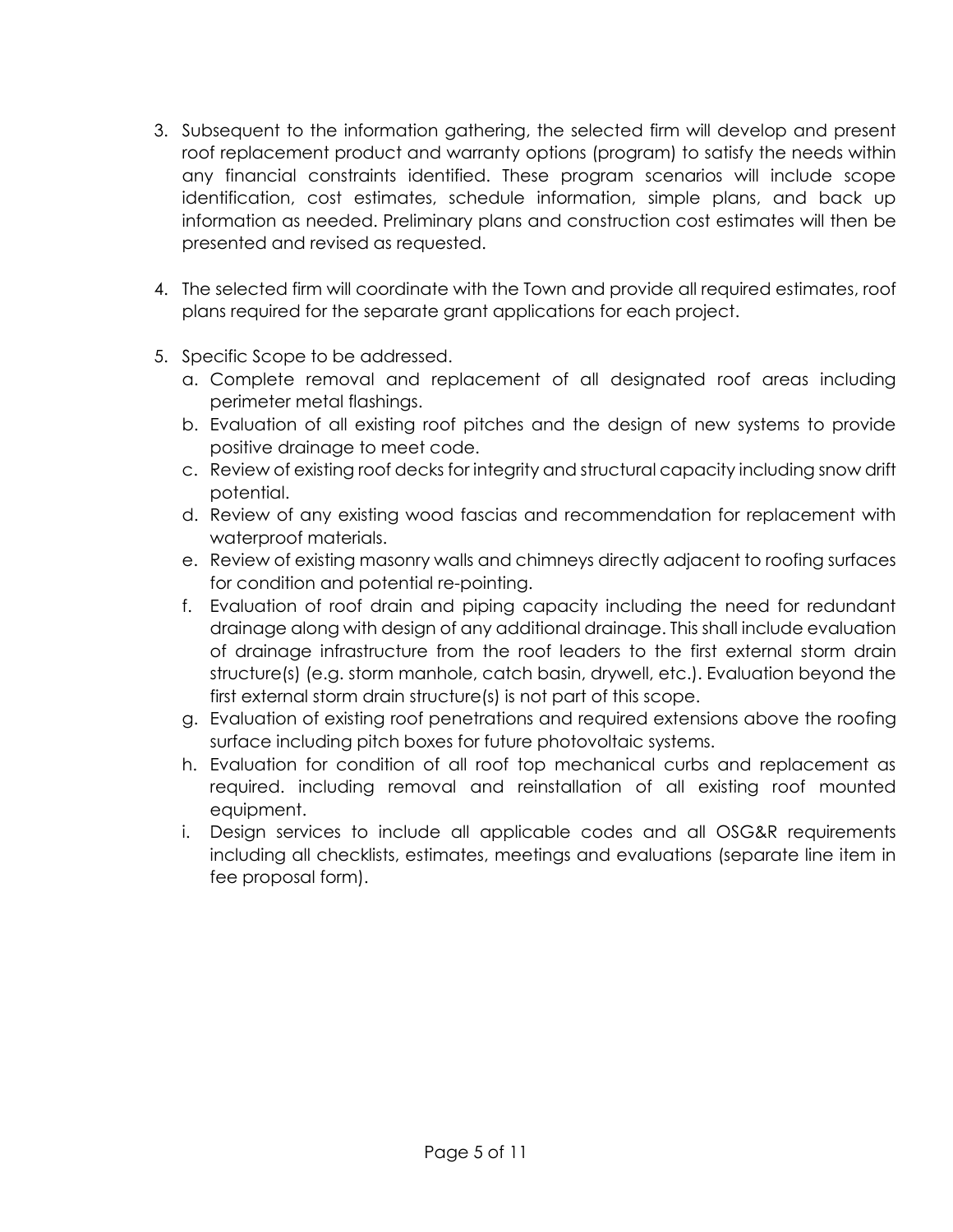### **B. DESIGN AND SPECIFICATION PHASE**

- 1. The design phase will commence immediately and proceed directly to the 100% construction documents phase. As needed, interim updates and progress meetings will be held with Board personnel to communicate design progress, address any issues or questions, confirm financial and schedule compliance, etc. The design team will create job specific details for each of the projects to communicate all conditions coordinate with all roofing levels flashing conditions etc. Use of manufacturer's standard details or plans by the architect does not relieve them from ensuring the final plans are code compliant and project specific to the field conditions.
- 2. Final specifications shall be included for all materials, equipment and requirements of the project as required for public bidding, including a draft invitation to bid. A professional architect who is licensed in the State of Connecticut shall prepare, sign and seal all plans. The plans will be submitted to Town officials, including both the Building Department and Fire Marshal's Office, for review and approval.

Plans may also be submitted and reviewed with the State of Connecticut Office of School Construction Grants and Review. Associated detailed cost estimates shall be prepared and submitted to the Board based on the final plans and specifications.

### **C. BID PHASE**

- 1. Following receipt of authorization to proceed from the Board, the architect shall assist with advertising of the bid documents. This includes procurement of prevailing wage rates from the Connecticut Department of Labor, preparing invitations to bid and other documents as requested by the Board.
- 2. The firm selected will attend and supervise a pre-bid conference and answer any inquiries regarding the plans and specifications during the bid process. Any necessary addenda needed during the bid process will be prepared by the firm selected and provided to the Board and the printer of the plans and specifications for distribution. All addenda will be posted to the appropriate websites by the Board.
- 3. Upon bid submission, the firm selected will review all bids received as well as bidder qualifications and references of the lowest bidders. A recommendation regarding the lowest qualified responsible bidders' ability to perform the work and to conform to the standards established in the bid documents will be made.
- 4. Also, the firm selected will respond to and make recommendations concerning the suitability of any alternate equipment, material, or methods proposed.
- Page 6 of 11 5. The firm identified will require construction bids to include value engineering opportunities including options to utilize less expensive material within their bid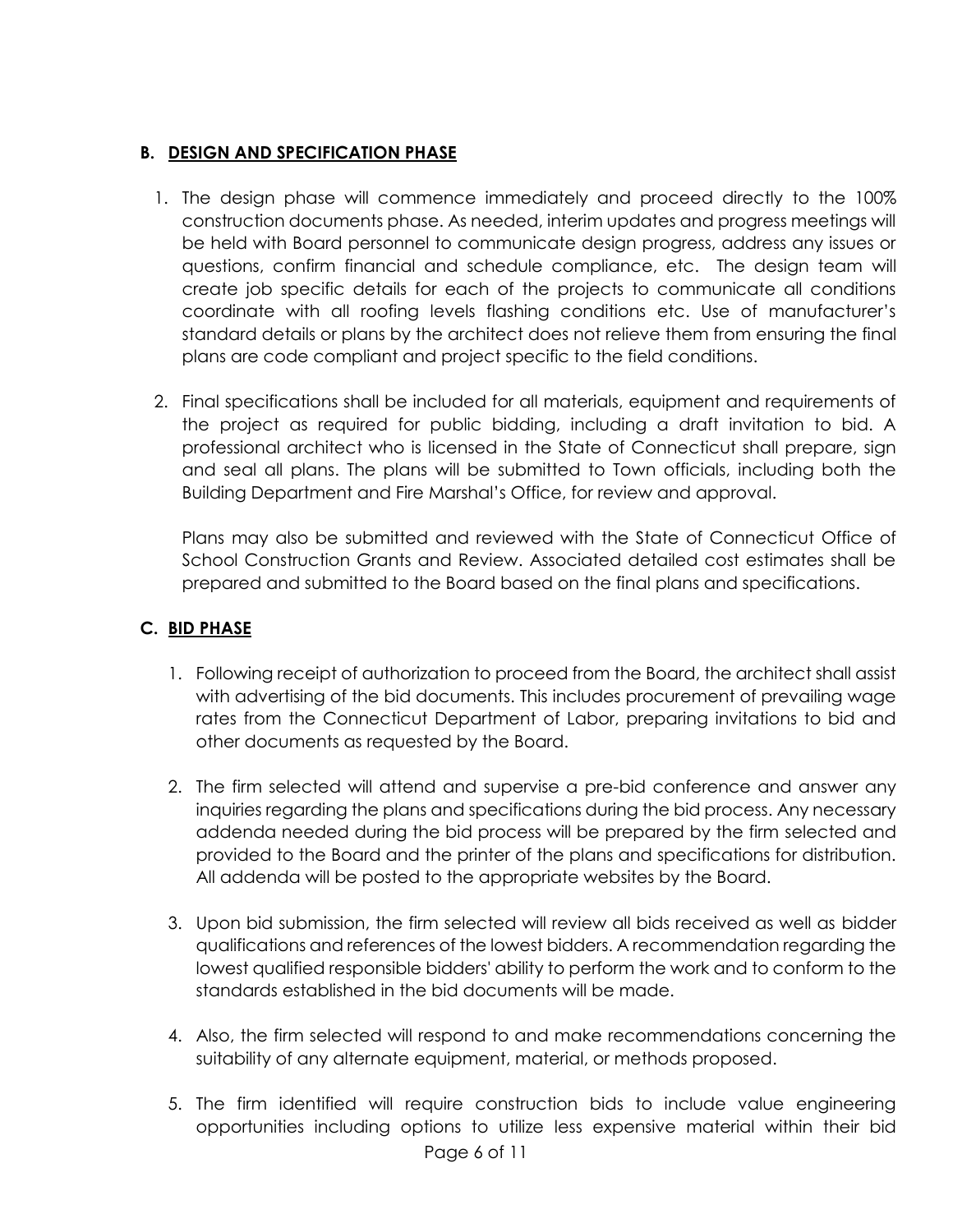documents or to provide flexibility of alternative scopes of work as requested by the Board.

## **D. CONSTRUCTION PHASE**

- 1. During the construction phase, the firm selected will provide on-site periodic project supervision. This will include preparation and submission of written inspection reports, if requested by the Board, for all phases of construction. **PLEASE NOTE REFERENCE TO THIS SECTION IN BID PROPOSAL.** The firm should include a break-out price for 1 visit per week during construction to be billed on a per visit basis.
- 2. The firm selected will review and approve shop drawings, material samples, subcontractor's qualifications, and any other submission for compliance with the specifications. Also, draft any and all State change orders for signature approval by Board personnel, the roofing contractor, and the State, and review and approve the construction contractor's applications for payment. The firm selected will determine contract completion, recommend project acceptance, and perform other standard architectural services related to this project.
- 3. The firm selected will be fully responsible to monitor and oversee proper adherence to all environmental regulations and requirements applicable to the project.

### **V. SELECTION PROCESS**

- A. Qualified firms will be evaluated based on the following criteria: Due consideration of the proposer's pricing; experience with work of a similar size and scope; organizational and team structure; past performance data, including adherence to project schedules and budgets and the number of change orders; approach to the work required for the contract and documented contract oversight capabilities; and experience with the State of Connecticut Office of School Construction Grants and Review.
- B. Each respondent shall be prepared to present, upon request by the Superintendent of Schools, further evidence of experience, ability, service facilities, and/or financial standing. No other additions or changes to the original proposal will be allowed after the submission of the proposal.
- C. The firm selected shall be the one determined by the Board to be the most responsible qualified proposer when considering price and the factors necessary for faithful performance of the work based on the criteria and scope of work included in this request. The Board, at its discretion, shall be the sole determinant of the most qualified proposer.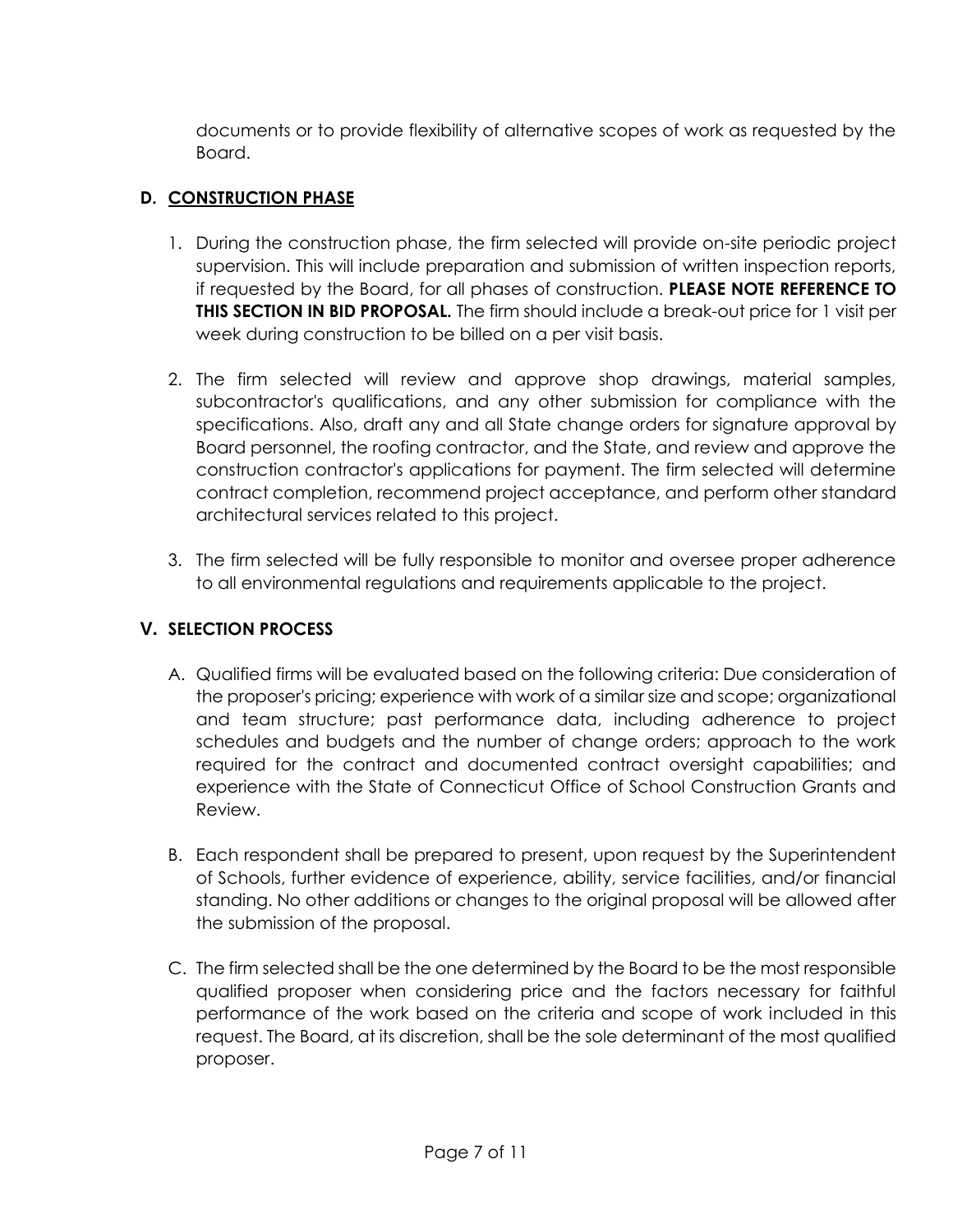### **VI. REQUEST FOR PROPOSALS**

- A. All firms wishing to be considered for this project shall submit **three (3) sets of proposals**, **including one digital version on thumb drive**, based on the format and requirements set forth in this request to the Mr. Elio Longo, Chief Financial Officer, Westport Public Schools, 110 Myrtle Avenue, Westport, CT 06880 before Thursday, March 4, 2021 at 11:00 a.m. All submittals shall be clearly labeled "Architectural Services for Saugatuck Elementary School Roof Replacement Project." The Board reserves the right to reject any or all submittals.
- B. The Board is exempt from Federal and State excise, transportation and sales taxes under the laws of the State of Connecticut.
- C. Respondents are to submit a fee proposal that contains all costs associated with the project. The fee proposal shall also contain the firm's anticipated payment schedule, identifying the percentage of each phase (schematic phase through construction phase). A complete list of those items that will be considered reimbursable must be included with the bid. The respondent shall state any assumptions made in developing their costs. The firm shall provide a break-out of the cost for weekly site visits during construction.
- D. The fee proposal must be signed by an authorized official. The respondent's proposal shall identify the individual(s) having authority to negotiate and contractually bind the respondent. It shall also name the person to be contacted both during the period of evaluation of proposals and for prompt contract administration upon award of the contract. This information shall include name, title, address, fax and telephone numbers.
- E. All proposal shall include any exceptions to the AIA B101-2017, modified, and the A201-2017, modified with their proposals. Failure to do so will be considered a full acceptance of the contracts as presented.

### **VI. QUESTIONS**

A. There will be a non- mandatory **virtual** walk through on Tuesday, February 23, 2021 at 9:00 a.m. to be hosted by Colliers Project Leaders (see weblink under schedule), prior to the submission of proposals. Questions may be addressed to Mr. Charles Warrington, Director, Colliers Project Leaders, [Charles.warrington@colliers.com](mailto:Charles.warrington@colliers.com) with copy to Mr. Elio Longo, Chief Financial Officer, elongo@westportps.org, by 4:00 p.m. on Friday, February 26, 2021.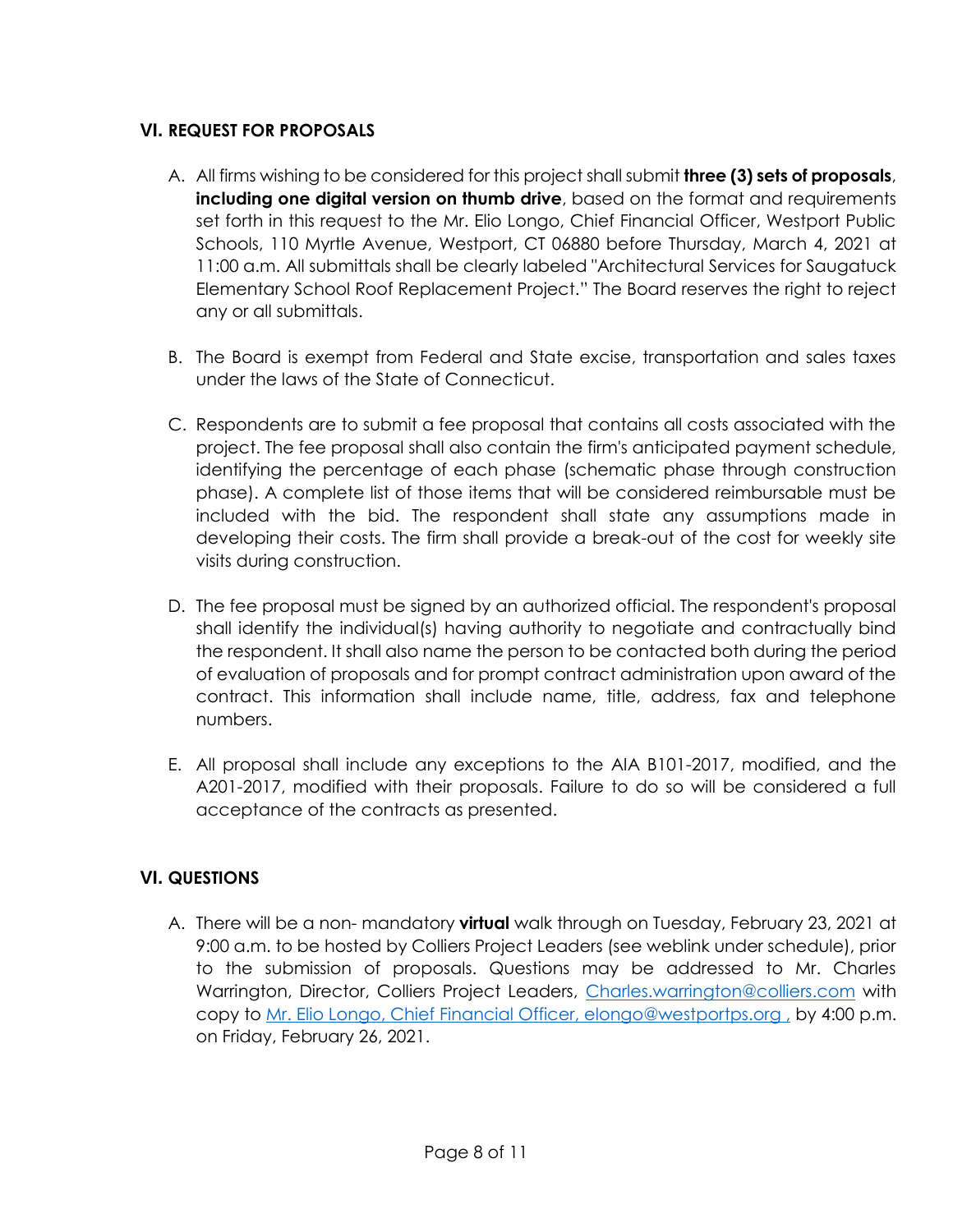# **VII. OTHER**

- A. The Board reserves the right to reject any and all proposals when it deems such action is in the best interests of the Board and also to select a respondent that the Board determines best meets its needs.
- B. Costs and fees contained in the proposal will remain valid for a period of ninety (90) days after the closing date for submission of proposals and may be extended beyond that time by mutual agreement between the Board and the respondent.
- C. The firm selected will be expected to execute the attached AIA B101 Contract and referenced AIA A201 Contract. Submitting firms shall provide any exceptions to the contract in writing with their proposal. Failure to do so will be considered full acceptance of the contract. Exceptions to the contract will also be considered in the evaluation of proposals.

### **VIII. INSURANCE**

- A. The successful respondent shall furnish a certificate of insurance to the Board for the following insurance coverage within ten (10) days from contract execution. The certificate of insurance shall contain the project description and name the Board as an additional insured. All insurance coverage shall be written with an insurance company licensed to conduct business in the State of Connecticut. Insurance coverage shall remain in full force for the duration of the contract term including any and all extensions. Such certificate of insurance shall specify that the Board will receive thirty (30) days' notice of any cancellation, non-renewal or reduction in coverage and limits originally provided.
- 1. General Liability with a combined single limit of \$1,000,000 per occurrence, \$2,000,000 aggregate for bodily injury and property damage.
- 2. Automobile Liability with a combined single limit of \$1,000,000 per occurrence, \$2,000,000 aggregate for owned, non-owned, and hired vehicles.
- 3. Workers Compensation with a minimum of \$500,000 as required by the State of Connecticut.
- 4. Professional Liability with a combined single limit of \$1,000,000 per occurrence, \$2,000,000 aggregate.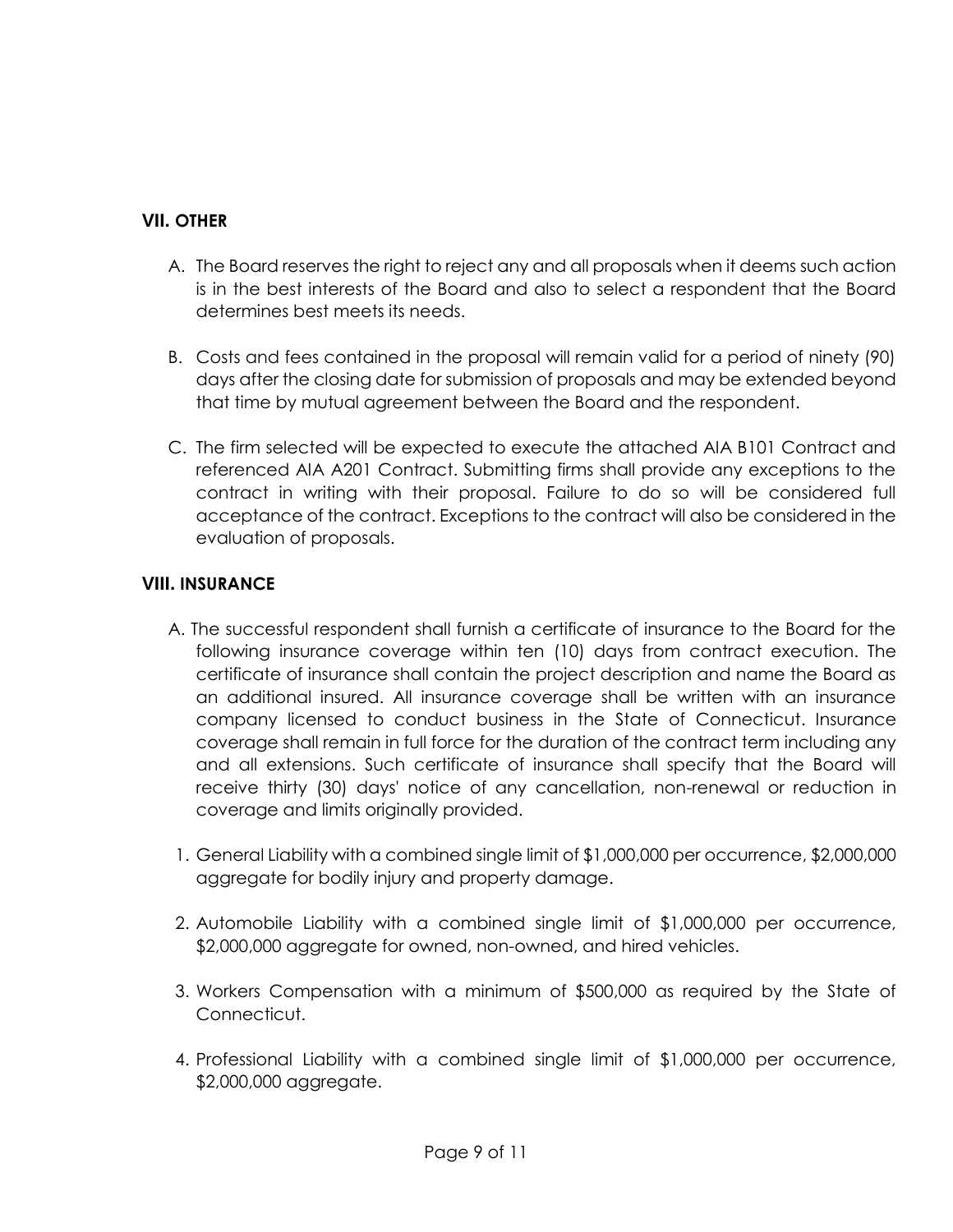5. Umbrella Liability with a combined single limit of \$1,000,000 per occurrence, \$2,000,000 aggregate for bodily injury and property damage.

### **IX. EXHIBITS**

### **[Exhibits Link](https://colliers-my.sharepoint.com/personal/charles_warrington_colliers_com/_layouts/15/guestaccess.aspx?folderid=0d45ee4418be14f17b284195922df3909&authkey=AXm5ltdElXLKWQ7TZgE74gI&expiration=2021-05-02T04%3A00%3A00.000Z&e=ckRRlk)**

- A. Saugatuck Aerial Plan
- B. Saugatuck Thermal Report
- C. AIA B101-2017 Standard Form of Agreement Between Owner and Architect, modified
- D. AIA A201-2017 General Conditions of the Contract for Construction, modified.